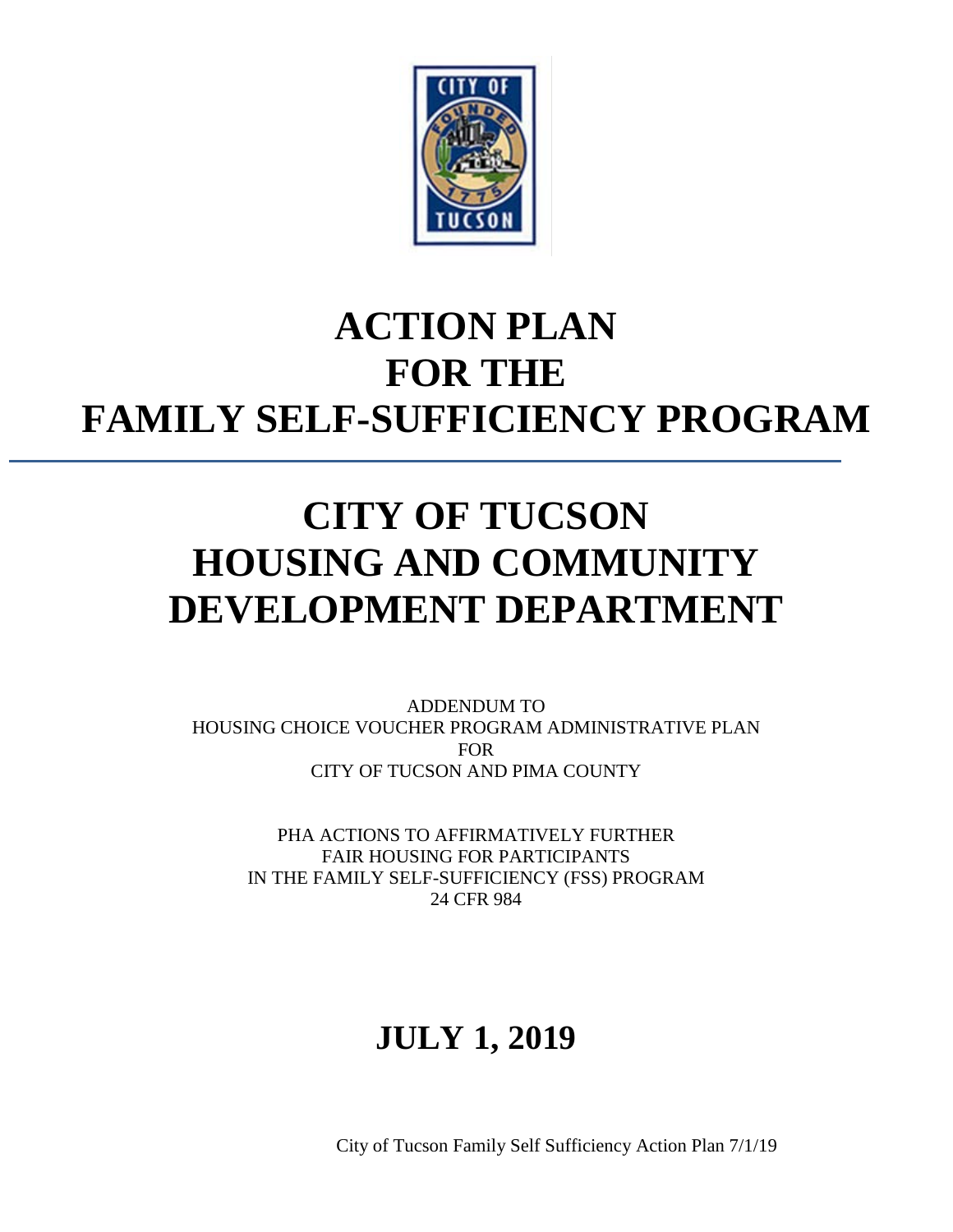#### CITY OF TUCSON HOUSING AND COMMUNITY DEVELOPMENT DEPARTMENT FAMILY SELF SUFFICIENCY PROGRAM ACTION PLAN TABLE OF CONTENTS

| TADLE OF CONTENTS                                                   |  |
|---------------------------------------------------------------------|--|
|                                                                     |  |
|                                                                     |  |
|                                                                     |  |
|                                                                     |  |
|                                                                     |  |
|                                                                     |  |
| ASSURANCE OF NON INTERFERENCE WITH THE RIGHTS OF NON PARTICIPATING  |  |
|                                                                     |  |
|                                                                     |  |
|                                                                     |  |
|                                                                     |  |
|                                                                     |  |
|                                                                     |  |
|                                                                     |  |
|                                                                     |  |
|                                                                     |  |
|                                                                     |  |
|                                                                     |  |
|                                                                     |  |
|                                                                     |  |
|                                                                     |  |
|                                                                     |  |
|                                                                     |  |
|                                                                     |  |
|                                                                     |  |
|                                                                     |  |
|                                                                     |  |
| FSS CONTRACT TRANSFERS WITHIN THE PHA'S PUBLIC HOUSING AND ASSISTED |  |
|                                                                     |  |
|                                                                     |  |
|                                                                     |  |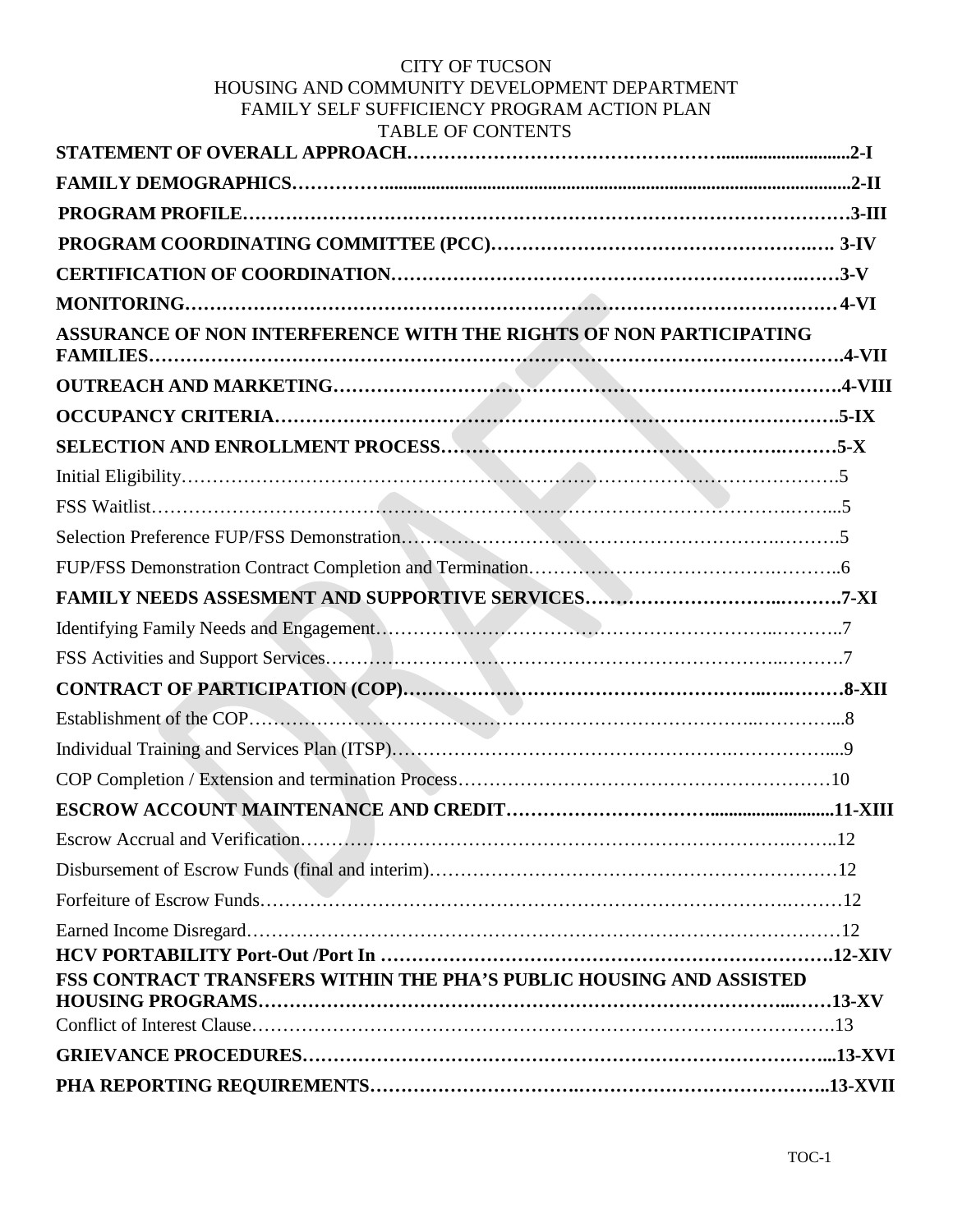## **I. STATEMENT OF OVERALL APPROACH**

The City of Tucson(COT), Housing & Community Development Department (HCDD), to further its goal to develop and effectively promote families and individuals to move toward independent living and economic independence, COT HCDD has established a plan for the Family Self Sufficiency (FSS) program. The program is designed to assist low-income families to achieve self-sufficiency by integrating low rent Housing Assistance with employment, training programs, and supportive services. Our administrative approach is to coordinate and collaborate with various agencies and entities in the community to provide the needed services to FSS participants and their families.

## **II. FAMILY DEMOGRAPHICS [24 CFR 984.201(d)(1)]**

As part of the required contents of the FSS Action Plan, family demographics of the Housing Choice Voucher (HCV) and Public Housing program participants serve to provide a description of the number, size, characteristics, and other descriptive data (including racial and ethnic data of those participants). The data may later be used to help the housing authority and the program coordinating committee (PCC) to identify supportive service needs of the families expected to participate in the FSS program.

| <b>Housing Choice Voucher/Public Housing</b> | <b>Total Families</b> | <b>Percent of Total</b> |
|----------------------------------------------|-----------------------|-------------------------|
| <b>All Families</b>                          | 7,716                 | 100%                    |
| Female HOH                                   | 5,289                 | 69%                     |
| Male HOH                                     | 2,427                 | 31%                     |
| Race                                         |                       |                         |
| White                                        | 5,864                 | 76%                     |
| <b>Black/African American</b>                | 1,267                 | 16%                     |
| American Indian/Alaska Native                | 335                   | 4%                      |
| Asian                                        | 57                    | $1\%$                   |
| Native Hawaiian/Other Pacific Islander       | 26                    | 0%                      |
| Other                                        | 70                    | $1\%$                   |
| <b>Ethnicity</b>                             |                       |                         |
| Hispanic or Latino                           | 3,351                 | 43%                     |
| Not Hispanic or Latino                       | 3,107                 | 40%                     |
| Other                                        | 458                   | 7%                      |
| <b>Income</b>                                |                       |                         |
| <b>Extremely Low-Income</b>                  | 5,212                 | 68%                     |
| Very Low-Income                              | 1,506                 | 20%                     |
| Low-Income                                   | 982                   | 12%                     |
| Household Income from Wages                  | 2,194                 | 28%                     |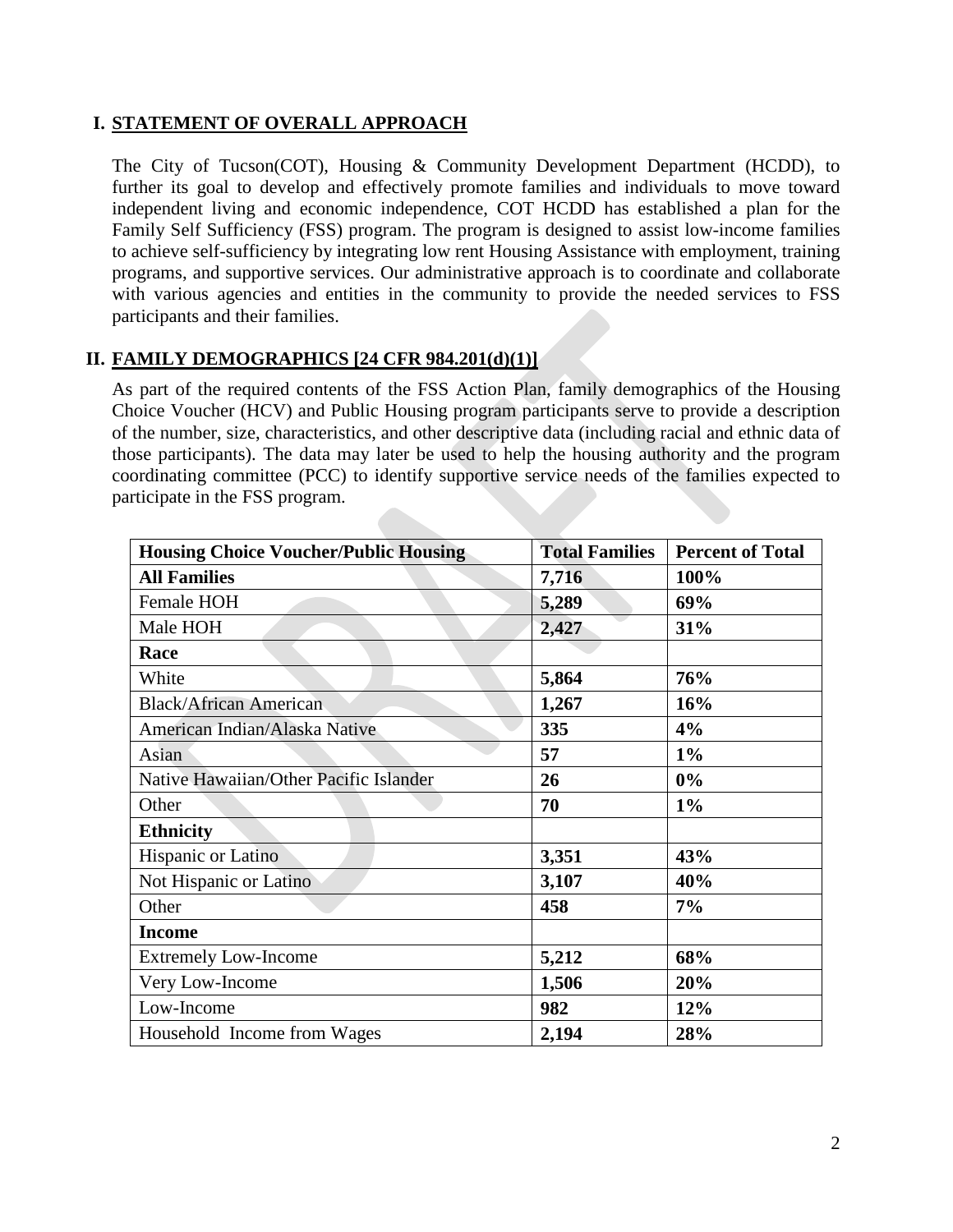| <b>Number of Children</b>             |        |     |
|---------------------------------------|--------|-----|
| $0$ (Section 8 only)                  | 3,321  | 56% |
| $1-2$ (Section 8 only)                | 1,076  | 18% |
| 3-4 (Section 8 only)                  | 148    | 2%  |
| 5 or more                             | 8      | 0%  |
| <b>Total Number of Family Members</b> | 13,230 |     |
| $1 - 2$                               | 4,624  | 60% |
| $3-4$                                 | 1,682  | 22% |
| 5 or more                             | 1,028  | 13% |
| <b>Persons with Disabilities</b>      |        |     |
| Household Person w/ Disabilities      | 3,758  | 49% |

## **III. PROGRAM PROFILE**

Public Housing and Housing Choice Voucher participant families will be of varied racial and ethnic backgrounds. Supportive services will be determined based on family needs and available resources.

## **IV. PROGRAM COORDINATING COMMITTEE**

A Program Coordinating Committee (PCC) has been established to bring together both public and private agency representatives in the community. The role of the PCC is generally to support program marketing efforts, to assist in securing commitments of public and private resources. Additionally, the PCC may be called upon to assist with the development, implementation and administration of program components or policies. The PCC is comprised of HCD staff, Public Housing or Housing Choice Voucher (HCV) participants, representatives from community agencies and private business entities from the community.

## **V. CERTIFICATION OF COORDINATION [24 CFR 984.201(d)(12)]**

The FSS action plan is required to contain a certification that the development of the activities and services under the FSS program has been coordinated with the JOBS program (now Welfare to Work under TANF), the programs provided under the JTPA (now Workforce Investment Act programs), and any other relevant employment, child care, transportation, training, and education programs in the applicable area. The implementation of the FSS program's activities and services must continue to be coordinated as such in order to avoid duplication of activities and services.

## **PHA Policy**

The PHA certifies that its FSS program has developed its services and activities in coordination with the Workforce Investment Act (formerly JTPA), Workforce Investment Board and ARIZONA@WORK One Stop Centers, Welfare to Work (formerly JOBS program), and any other relevant employment, child care, transportation, training, and education programs in the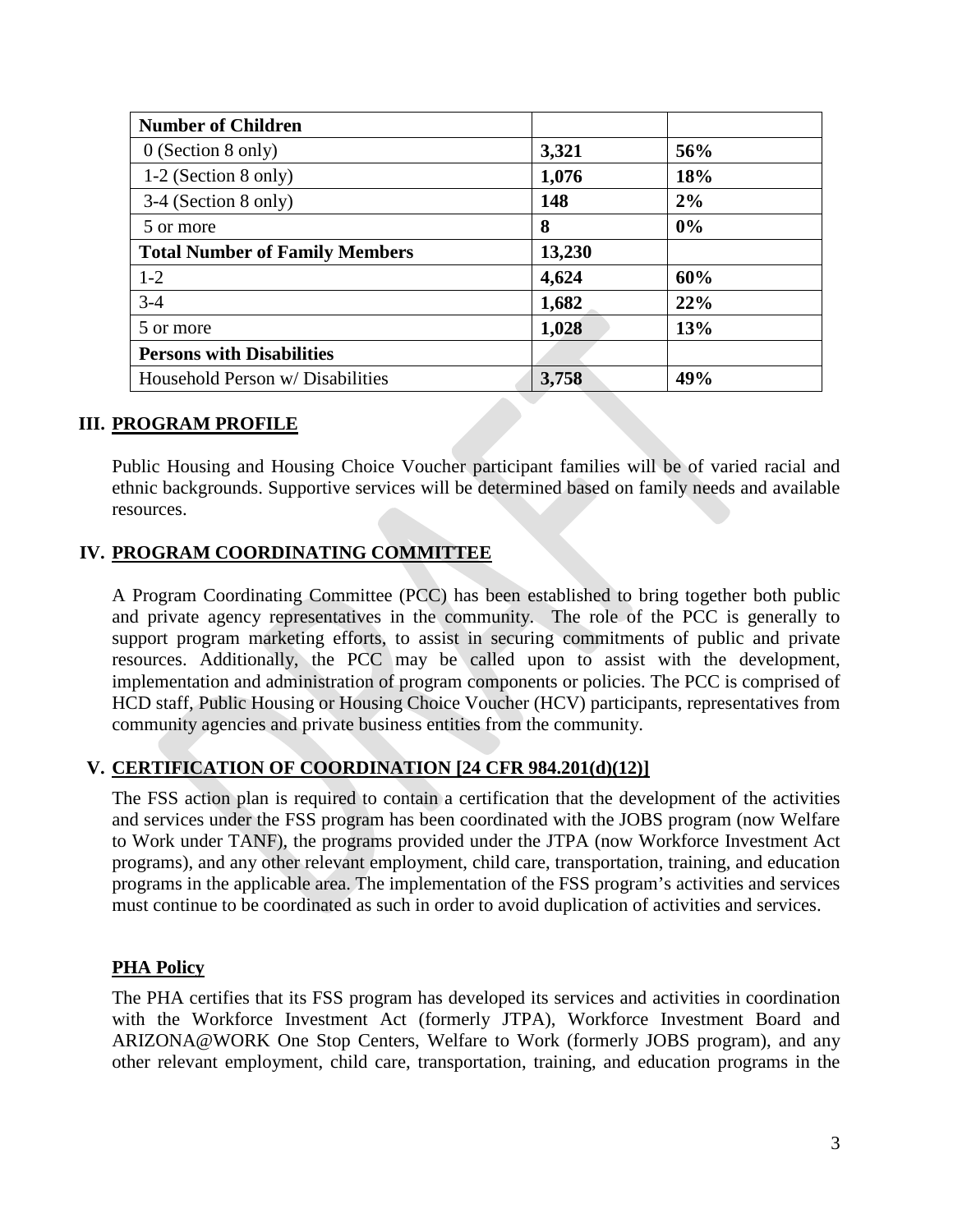applicable area. The implementation of these activities and services will continue to be coordinated in this manner in order to avoid duplication of activities and services.

## **VI. MONITORING**

Monitoring of FSS participant progress will be coordinated with COT HCDD staff FSS Project Coordinators, who will recommend appropriate activities in relation to the goals set forth in the FSS contract and make referrals for additional supportive services as necessary.

## **VII. ASSURANCE OF NONINTERFERENCE WITH THE RIGHTS OF NON-PARTICIPATING FAMILIES [24 CFR 984.201(d)(10)]**

A family's housing assistance or admission into assisted housing should never depend on whether they choose to participate in the FSS program, and PHAs need to make this known as part of the recruitment process. For this reason, the PHA's action plan must include an assurance that a family's decision to not participate in the FSS program will not affect the family's admission to the public housing or housing choice voucher programs, nor will it affect the family's right to occupancy in accordance with the lease.

## PHA Policy

Participation in the FSS program is strictly voluntary. Public Housing residents and Housing Choice Voucher program participants will be notified in all literature and media presentations related to the FSS program that should they decide not to participate in the FSS program it will not affect their public housing or HCV housing assistance. This material will also specify that the family will retain the right to occupancy according to their lease and family obligations contract.

## **VIII. OUTREACH AND MARKETING**

Outreach efforts to all current Public Housing and Section 8 Housing Assistance participants include, but are not limited to written notices, flyers, newsletters, verbal presentations, and FSS brochures. Efforts are made to inform all Public Housing and Section 8 participants in order to offer an opportunity to participate in the FSS program to all who are eligible, both minority and non-minority groups.

Those responding will be offered an opportunity to submit an FSS application and be added to the FSS waitlist. Separate internal waitlists will be maintained for Public Housing and Section 8 participants. FSS applicants name will be added to the appropriate waitlist in the order applications are received.

## **IX. OCCUPANCY CRITERIA**

Continued occupancy criteria will be applied to all FSS participant families. An FSS participant family must currently reside in the Public Housing program or be a current participant of the Section 8 Housing Assistance program. Upon exit from either of these programs, FSS participation will automatically terminate.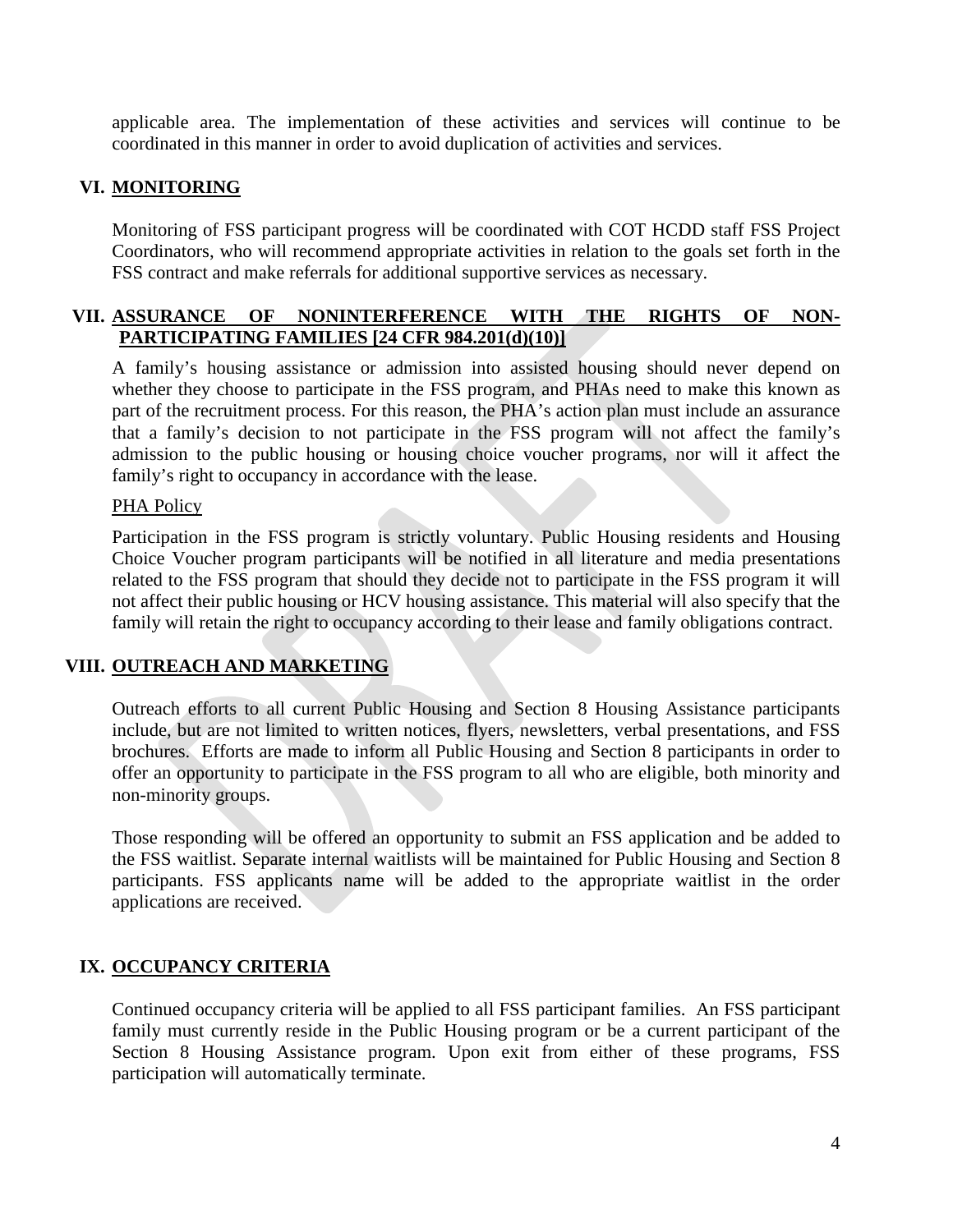## **X. SELECTION AND ENROLLMENT PROCESS**

**Initial Eligibility for FSS Program** - Those selected for FSS must also meet all of the eligibility criteria for Public Housing or HCV Assistance, whichever program is appropriate. COT HCDD may refuse FSS participation to families who are not in good standing with the PHA including owing money to this or any other PHA/IHA in connection with Public Housing or HCV assistance.

Good standing is defined for Public Housing clients as follows: Must be in compliance with their lease and current in all payments to the housing authority and must pass a housekeeping inspection.

**Wait list Selection Process** - FSS enrollment is continuous, however the PHA may create a wait list if there is a high demand to participate in the FSS program. The FSS service provider shall initiate and maintain an FSS waitlist when the program is at capacity. Applicants will be placed on the FSS waitlist in the order in which the application is received (i.e. date of receipt). Individuals on the waitlist will be contacted in the order in which they were added to the waitlist to enroll when program openings become available. This method ensures that families will be selected without regard to race, color, religion, sex, handicap, familial status, or national origin. Individuals will be removed from the waitlist if they enroll in the program, decline the slot, or are non-responsive to two written outreach attempts. PHA will not maintain an exact limit on the number of slots available on the FSS wait list, however PHA may temporarily close the FSS waitlist if it becomes so large that those waiting significantly outnumbers anticipated available slots. Families who do not participate in the FSS program may continue in their current housing assistance program.

**Selection Preference-** Prioritization of enrollment will be extended to current Resident Opportunity for Self Sufficiency (ROSS) program participants who have accomplished their goals listed in their ITSP and want to enroll in the FSS program.

**FUP/FSS Demonstration**- In July 2016, PHA was approved for implementation of a Family Unification Program (FUP) and FSS Demonstration (FUP/FSS Demonstration) sponsored by HUD to test the effectiveness of combining housing vouchers for eligible youth lacking adequate housing under FUP with assistance from the FSS program. FUP youth participants in the FUP/FSS Demonstration are able to extend the length of their FUP housing voucher (timelimited to 36 months) through the full term of their FSS participation. In order to be eligible for the FUP/FSS Demonstration, the FUP participant must be certified at the time of application by the local public child welfare agency (PCWA) to be at least 18 years old and not more than 24 years old, who left foster care at age 16 or older or will leave foster care within 90 days, in accordance with a transition plan described in section 475(5)(H) of the Social Security Act, and who does not have adequate housing. PHA will determine eligibility for voucher assistance. FUP participants will be held to all other FSS program requirements and policies as described in this Action Plan.

In order to ensure prioritization of enrollment for FUP youth, PHA will utilize a selection preference for FUP youth applicants who elect to participate in the demonstration. FUP youth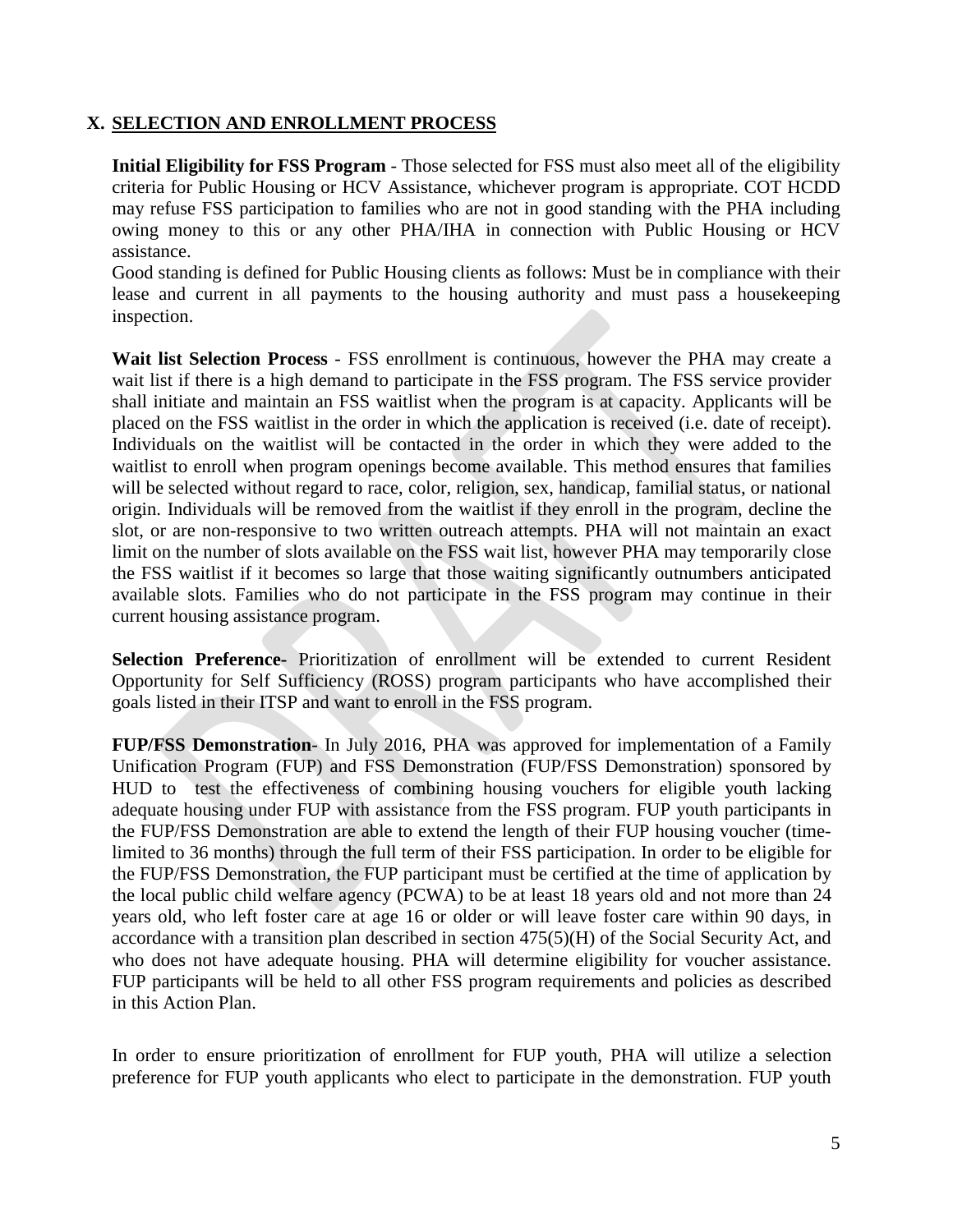applicants will be moved to the top of the FSS waitlist in the order in which the referral or inquiry is received.

Once FUP youth have utilized the housing voucher to lease a unit, PHA staff and/or the FSS service provider will conduct outreach to the household to provide information on the FSS program and FUP/FSS Demonstration, including:

- The enrollment process;
- A description of available services to be provided during participation;
- The term of the program;
- Requirements for participation and graduation; and
- Contact information for FSS staff should they have any questions about the program.

FUP youth may also receive information on the FSS program and other programs and resources offered to PHA households at their admissions/initial voucher briefing.

FSS service provider or PHA staff will periodically follow up with FUP youth who do not enroll in the FUP/FSS Demonstration (i.e. quarterly or bi-annually) to provide additional marketing materials about the FSS program, and to address any questions about the program. Additional FSS workshops or information sessions specifically targeted to FUP youth may also be scheduled to inform participants of the demonstration program and services available.

#### **FUP/FSS Demonstration – Contract Completion and Termination**

Participants of the FUP/FSS Demonstration, who are able to extend the length of their housing voucher through the full term of their FSS participation, will no longer receive housing assistance upon completion of the COP, regardless of whether the COP is terminated due to noncompliance or successful completion of the program. If a participant in the FUP/FSS Demonstration is terminated from the FSS program prior to completion of the COP, the participant will no longer be considered a part of the FUP/FSS Demonstration. With the FSS termination, the participant is subject to the statutory time limit of 36 months, beginning from the time the first HAP contract is signed. If the participant has been assisted for more than 36 months, their housing assistance will be terminated. In accordance with P HA's HCV Administrative Plan, the participant will be eligible for an informal hearing to appeal the termination

### **XI. FAMILY NEEDS ASSESMENTS AND SUPPORTIVE SERVICES**

**Identifying Family Needs** -Prior to entering the FSS program, the family will be required to attend an intake session with a case manager in order to determine program goals, service needs and preliminary tasks for motivational screening, if necessary. Preliminary tasks may be assigned to the family in order to determine the family's willingness to undertake the obligations in the FSS contract. These tasks must be readily accomplishable by the family, based on the family members' educational level and disabilities, if any. Some examples of preliminary tasks may be to require the applicant family to: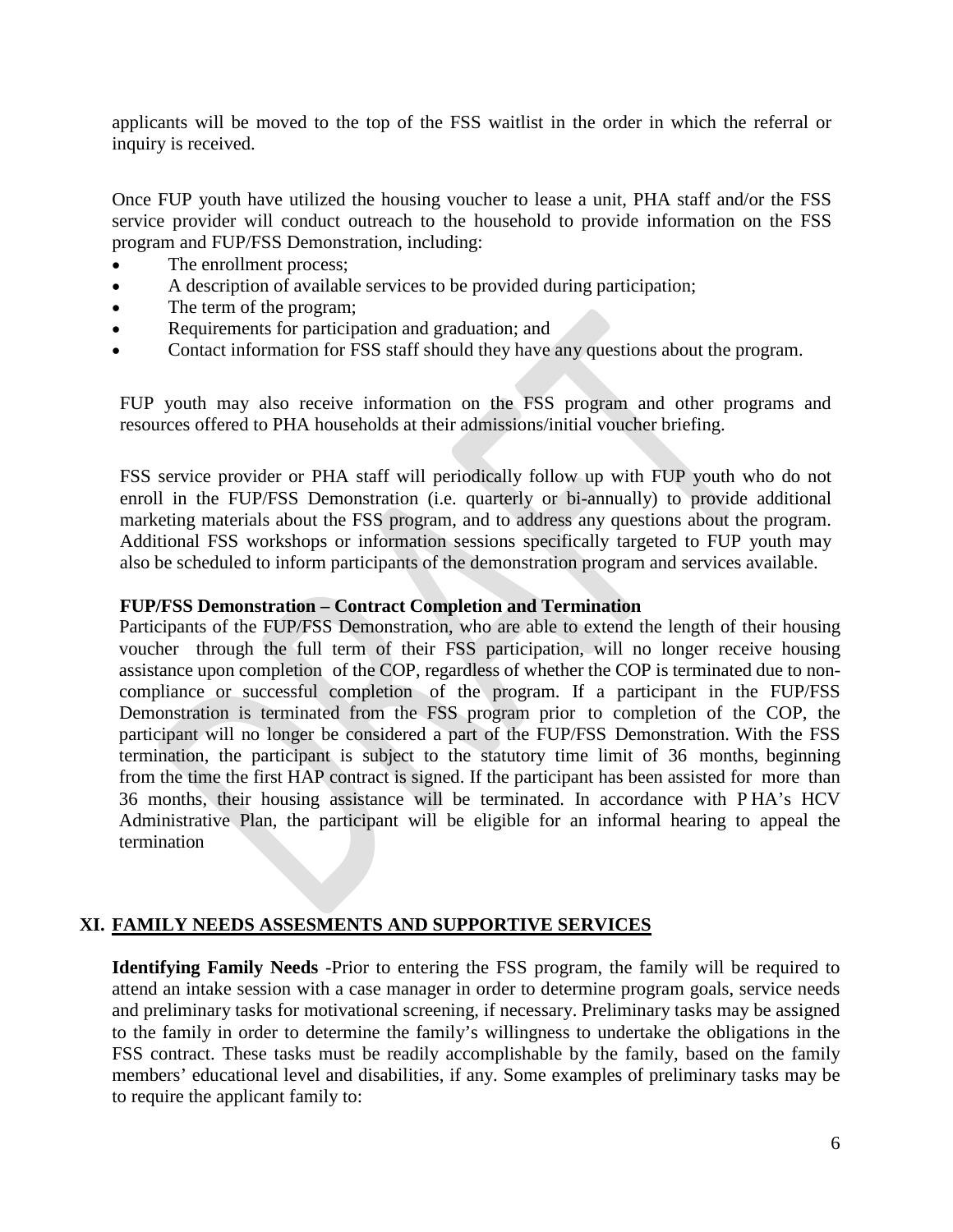- Contact ARIZONA@WORK One-Stop program to sign up for assessment testing
- Complete an intake questionnaire and bring it to the initial intake appointment
- Meet with an educational counselor and submit an educational plan to the case manager.

**Participant Engagement** -Regular outreach and engagement activities (e.g. home visits, office visits, telephone, or email check-ins) are scheduled with participants to review and/or make adjustments to the ITSP, document progress toward goals, and provided needed services or referrals; frequent engagement may be necessary depending on the needs of the participant and the progress made toward FSS goals. FSS Coordinators will attempt to engage with each participant at least once each quarter of the calendar year. Attempts made by FSS Coordinator to contact participant will be documented, a reasonable deadline (10 calendar days) will be given to participant to respond. If participant does not respond within given deadline, a second and final attempt will be made; failure to respond to second and final attempt may result in termination from the FSS program.

**FSS Activities and Supportive Services**- The FSS Project Coordinator will conduct an assessment of participant needs. Services provided will relate to specific needs in achieving goals set for the participant in the FSS contract. Services may include, but are not limited to the following:

**Child Care:** Participants will be encouraged to apply for daycare assistance through Department of Economic Security. Other resources in the community may also be available and will be recommended as needed.

**Transportation**: Bus passes may be available to participants who are in school, job searching or employed. Other community resources will be utilized as available.

**Personal and Career Counseling:** Counseling on various levels and topics may be provided through referrals to community and private agencies such as, Pima County ARIZONA@WORK One-Stop, CODAC Behavioral Health Services, Prima Vera, COPE Behavioral Health, Tucson Metropolitan Ministries.

**Job Development and Placement**: FSS Coordinators assist participants with career planning, employment preparation soft-skills, placement, and retention support. FSS participants are referred to external partners and services within the community including Job development, placement, job readiness training programs, and other community-based workforce services.

**Training/Education:** FSS Coordinators make referrals to adult literacy and GED preparation courses if participants did not complete their high school diploma or GED, and/or need additional literacy courses prior to entering or advancing in the workforce. Participants who have completed their high school diploma or GED are encouraged to enroll in college or other post-secondary education and job training opportunities coordinated with Pima County Adult Education, Pima Community College, Pima County ARIZONA@WORK One-Stop program, Family Housing Resources, Pio Decimo Center and other community and private providers.

**Homeownership***:* FSS Coordinators will encourage families to participate in PHA's HCV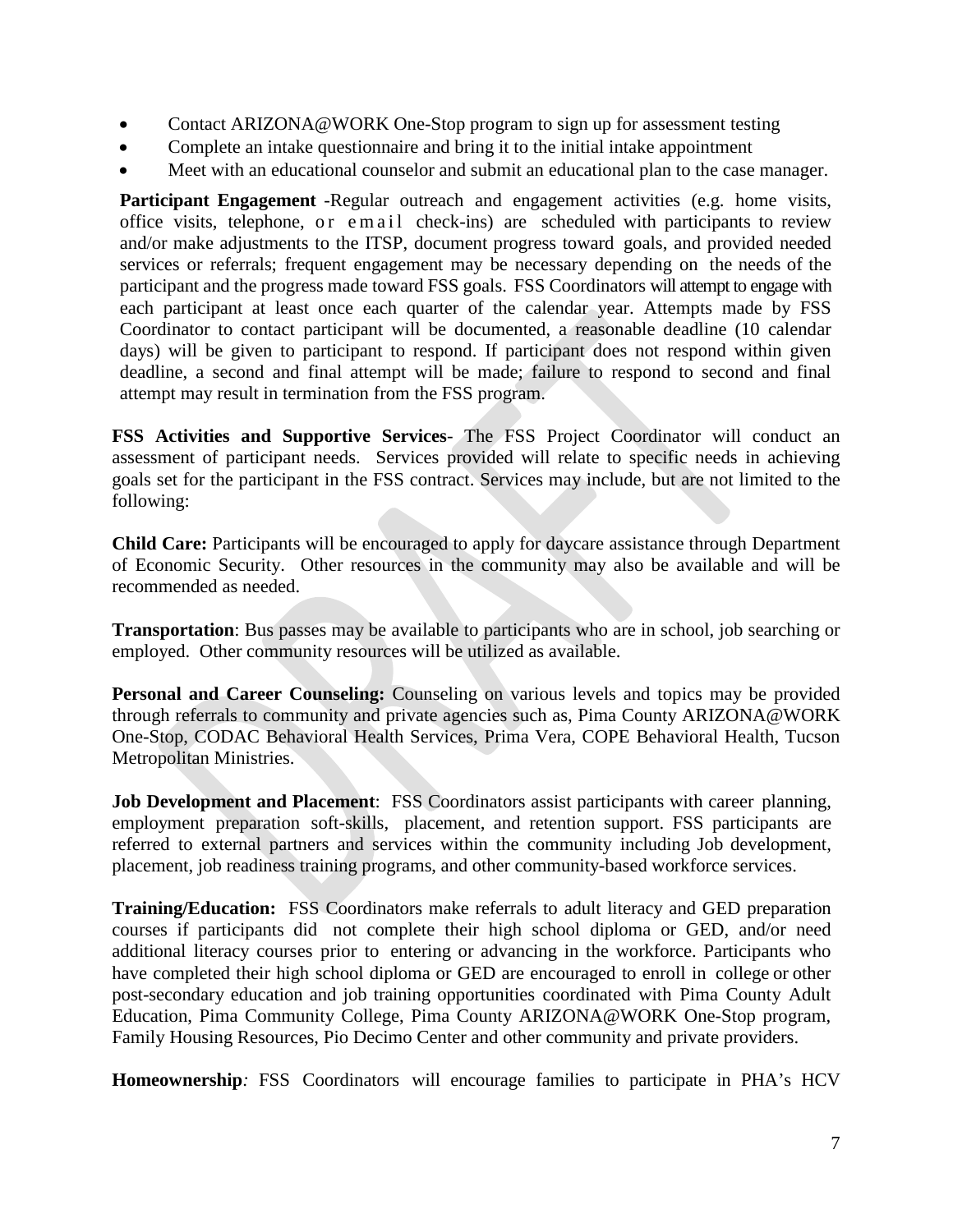Homeownership program and/or other homebuyer program resources.

**Other Activities and Services:** The need for other services and activities will be determined on a case by case basis and community and private resources will be utilized.

## **XII. CONTRACT OF PARTICIPATION (HUD form -52650)**

**Establishment of a Contract of Participation** -The COP is effective the first day of the month after execution. The completion date of the COP is five years from the effective date, during which the participant will engage in activities to meet FSS goals and potentially earn escrow savings credit. If the participant needs additional time to complete the FSS goals, they may be approved by PHA for a contract extension of no more than two years. The head of household of the FSS family must agree to seek and retain suitable employment during the term of the contract and remain welfare free for at least the last 12 months. The contract also sets forth other responsibilities of the family under the Program, to include specific interim goals and final goals. Participants who have not completed their High School Diploma or High School Equivalency Certificate (HSE) are highly encouraged to add this achievement as a final goal to the Contract of Participation.

**Annual Income, Earned Income and Total Tenant Payment-**The household's Gross Annual Income, Annual Earned Income, and Total Tenant Payment (TTP) will be listed in the COP. These amounts will remain the same throughout the contract term (except in the case of correction due to error). These amounts will be derived from the latest annual or interim recertification (HUD form 50058), with an effective date no more than 120 days prior to the contract commencement date. (If the effective date of the current 50058 is more than 120 days prior, an annual or interim recertification must be conducted for this purpose prior to commencement of the FSS contract.)

**Individual Training and Services Plan (ITSP) Development**- In conjunction with the COP, the participant completes an ITSP that establishes the final and interim goals for participation in the program. These goals enable PHA, the FSS Coordinator, and the participant to measure the participant's progress. The ITSP is a component of the COP and thus an obligation of the head of household participant; additional family members may also elect to develop an ITSP. The ITSP may be modified by the participant and the FSS Coordinator to reflect changes in personal interests and achievable goals. P HA requires that all participants set interim goals for employment and financial education activities as detailed below, however most interim goals will vary by participant depending on their individual needs.

**ITSP Required Goal – Free of Welfare Assistance-** In order to successfully complete the program all household members must be independent from welfare assistance (Cash Assistance) during that last 12-months of the COP. The FSS provider shall inform each participant of this requirement regardless of whether anyone in the household is receiving welfare assistance at the time of COP implementation, and include this as a mandatory goal in the ITSP.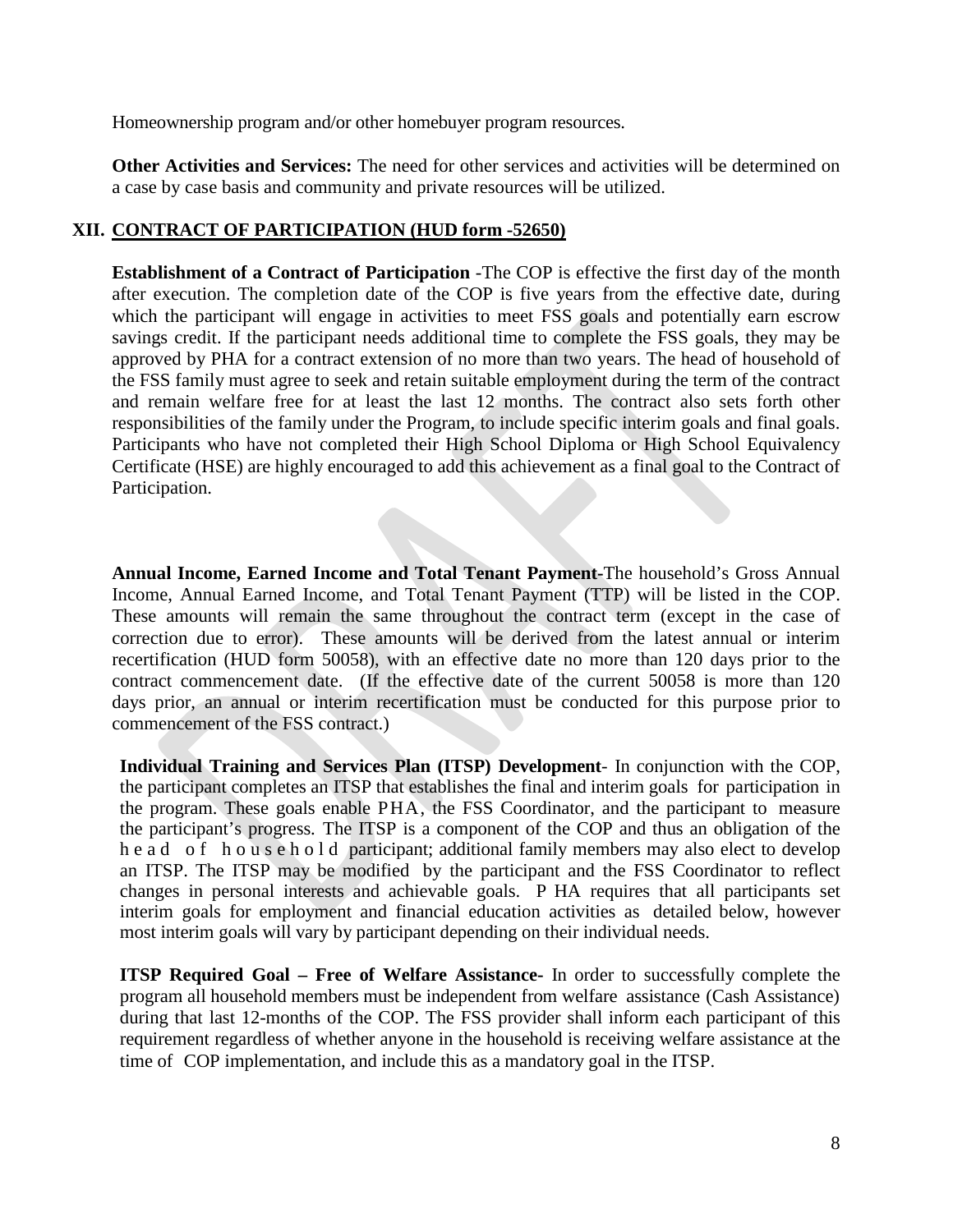PHA requires a signed verification in a format approved by PHA from the participant and utilizes its system of record to determine if the participant's household meets this requirement.

**ITSP Required Goal - Employment Requirement-** A determination of "suitable" employment will be based on skills, education, and job training of the individual that has been designated the head of the FSS family and based on the available job opportunities with the jurisdiction served by the PHA.

Forms of Employment verification are described below:

- Employment with an established, legitimate business (the participant is receiving a regular paycheck from which taxes and other required deductions are withheld). – or - Self-employment which is verifiable through signed federal income tax returns (with Schedule C) and or in accordance with HUD published existing acceptable forms of verification (found in the HUD Occupancy Handbook Appendix 3).
- Contracted or commission employment will be considered if it meets the suitable employment definition of this action plan, hourly/income requirement, is verifiable, and is being declared for tax purposes.
- Informal employment which does not meet the criteria listed above will not be considered. (Employment where income is not declared for tax purposes.)
- Employment must be considered a lawful activity.
- Suitable employment may be in a variety of fields, including but not limited to: office, technical, mechanical, medical, daycare, retail, professional, teaching, labor, sales, restaurant, customer service or governmental.

FSS participants are required to maintain continuous employment during the last 60 days of the COP in order to be considered for successful completion and graduation from the program. PHA requires one or more of the following forms of verification to determine if the participant meets this requirement:

PHA employment verification form

- employer offer letter (that includes hire date) and current paystub
- employer letter verifying current employment and hire date
- paystub that includes hire date
- self-employment tax forms

Participants who experience a lapse in employment history due to unexpected termination may still be considered to meet the employment requirement on a case-by-case basis; however the participant must document intent to return to work and/or exhibit a pattern of seasonal work that shows employment will be regained within 60-days of the initial termination, or separation from employment.

**Employment Requirement Reasonable Accommodations for disabled individuals** - must be requested in writing and supported by a written statement from the individual's medical provider at least 30 days prior to program completion. The statement will include a recommendation from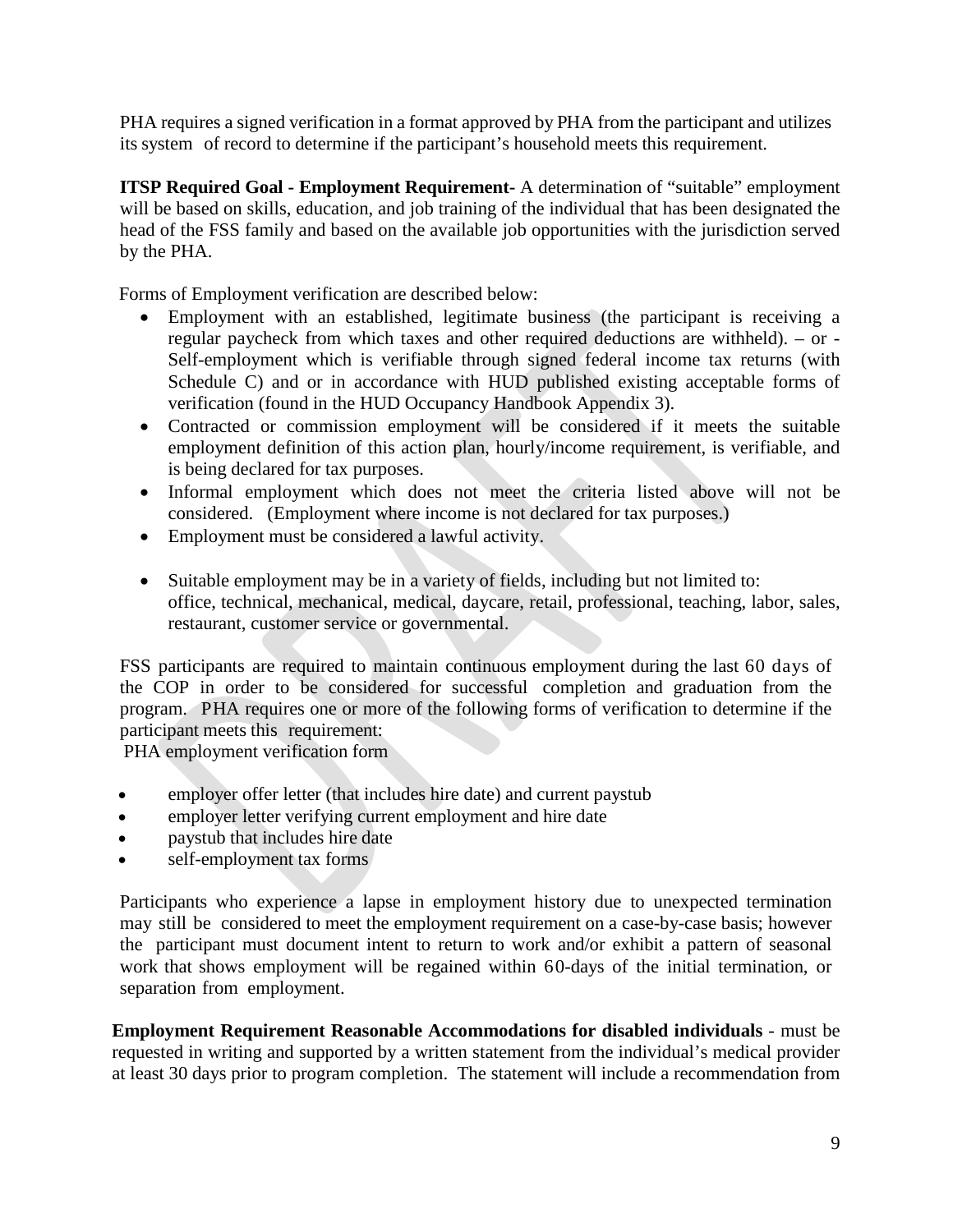the medical provider as to a specific number of hours that the individual is able to work due to disability.

**COP Completion -** The Contract of Participation is considered to be completed and a family's participation in the FSS program is considered to be concluded when one of the following occurs;

• The FSS family has fulfilled all of its obligations under the Contract of Participation on or before the expiration of the contract term, including any extension thereof.

Verification of completion occurs when the family provide**s** one of the following:

- $\triangleright$  certificate of completion;
- $\triangleright$  sign-in sheet;
- $\triangleright$  coaching session verification form; or
- $\triangleright$  Financial assessment or worksheet.
- Residents who are assisted under the Section 8 program, Contract of Participation concludes when 30 percent of the monthly adjusted income of the FSS family equals or exceeds the published existing housing fair market rent for the size of the unit for which the FSS family qualifies based on the PHA's occupancy standards.

**Head of Household Succession** – FSS account funds should be disbursed to the head of the FSS family, however if the head of the FSS family no longer resides with the other family members in the Public Housing or HCV assisted units, FSS family members with ITSP may designate contract after consultation and determination of PHA.

**COP Extension-** FSS participants may be granted COP extension(s) of up to two (2) years if additional time is needed to meet one or more ITSP goals (e.g. needing additional time to remain free of welfare assistance, unable to meet employment requirement due to involuntary loss of employment). The participant must request a COP extension in writing and include a description of the need for the extension and identification of the goal that needs to be met to complete the program. These requests will be evaluated by PHA and/or the FSS service provider and approved on a case-bycase basis.

**COP Termination**- The COP is automatically terminated if:

• the household's housing subsidy assistance is terminated due to non-compliance;

The COP may be terminated before the expiration of the contract term due to the following:

- The participant and PHA agree to terminate the contract; HA determines that the participant has not fulfilled its responsibilities under this contract, including not achieving or providing documentation to support achievement of the goals outlined in the ITSP;
- The participant voluntarily withdraws from the FSS program;
- An act occurs that is inconsistent with the purpose of the FSS program;
- The household ports-out to another PHA that does not administer an FSS Program;
- Other actions permitted in accordance with HUD requirements.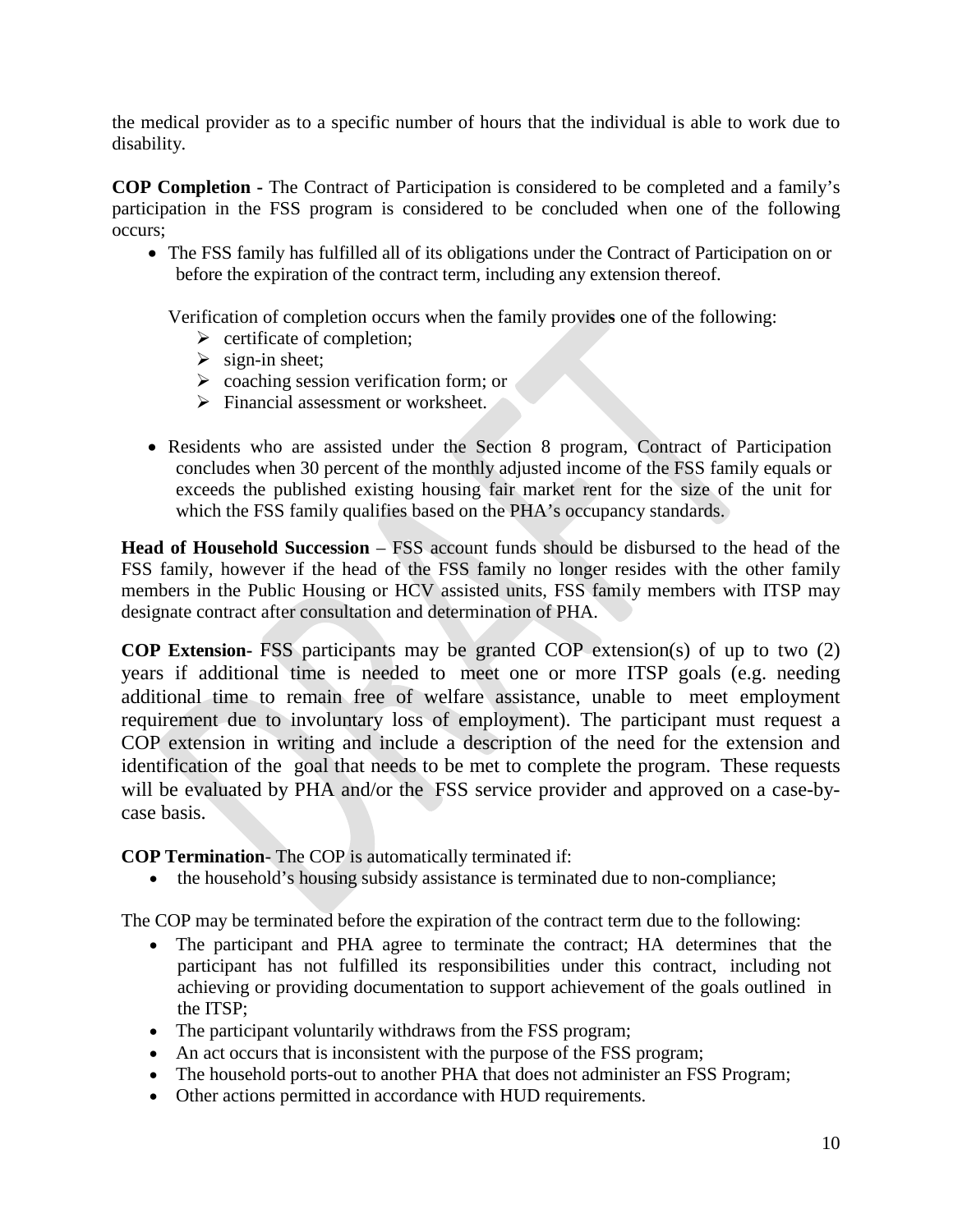If the COP is terminated or incomplete the participant will forfeit escrow savings credits earned during participation. Termination of the COP will not affect eligibility for housing subsidy; FSS households exiting the program due to unsuccessful exit will retain the right to occupancy according to their lease, and the ACOP or HCV Administrative Plan.

FSS Families that leave the FSS program without graduating may be allowed to re-enroll in the FSS program depending on several program factors, including the total number of residents interested in the FSS Program, whether there is a waiting list to participate in the FSS program, and the caseload and capacity of FSS program coordinator staff. Approval will be on a case by case basis based on additional factors, such as the reason the family exited the FSS program, and reasons for wanting to re-enroll, the length of time the resident has been out of the FSS program and what has changed to make the participant now ready to re-enroll. Participants that have received escrow monies may not re-enroll in the program.

## **XIII. ESCROW ACCOUNT**

One of the primary incentives of FSS program participation is the opportunity to build financial assets through the FSS escrow savings account .HCD will establish an escrow account for the head of household, and make deposits to this account in accordance with Housing and Urban Development (HUD) requirements. The amount in the escrow account, in excess of any amount owed to any Public Housing Authority (PHA) by the family will be paid to the family head upon successful completion of the FSS Contract of Participation. The participating family may also be eligible to receive funds from this account if interim goals have been met. HCD may, at its discretion, disburse a portion of these funds for purposes consistent with the Contract of Participation, ITSP plan such as completion of higher education (i.e., college, graduate school), or job training, or to meet start-up expenses involved in creation of a small business, Forfeiture of escrow funds will also be in accordance with the FSS contract and HUD requirements Extension of the contract of participation will entitle the FSS family to continue to have amounts credited to the family's FSS account.

PHA provides an annual report to the family on the escrow account including, but not limited to:

- balance at the beginning of the reporting period;
- amount credited during the period;
- any deductions made from the account;
- amount of interest earned on the account; and
- total in the account at the end of the reporting period.

**Interim Escrow requests-** Participants must submit an interim disbursement request in writing, along with supporting documentation to their FSS Coordinator. Supporting documentation should include an explanation and verification of need in relation to meeting an ITSP goal. FSS families must also submit a price estimate/invoice that is no more than 30-days old. Interim disbursement requests will be limited to once in a period of 12 months and may not be more than 50% of the current balance of the participant's escrow account unless for the purposes of homeownership.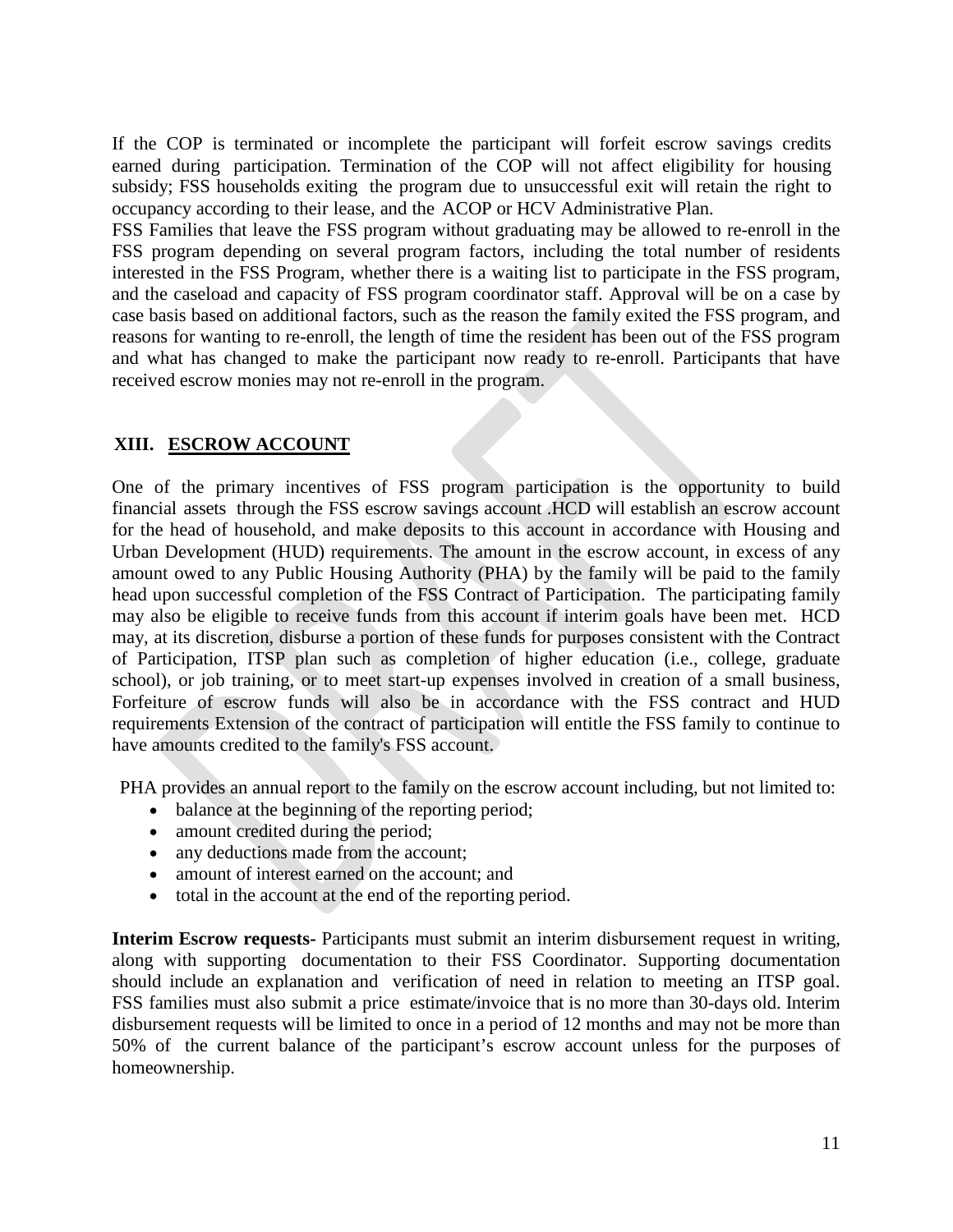PHA FSS staff may request an in-person or telephone meeting with the participant and FSS Coordinator to review the interim disbursement request, ask any follow-up questions related to the request and/or to collect additional documentation from the participant. If requested, this meeting will take place within 10 business days of the submitted request. A determination to approve or deny the request for an interim disbursement will be sent to the FSS Coordinator within 2 business days of the meeting.

Requests for interim disbursement will be considered on a case-by-case basis.

Within 30 days of receipt of the interim escrow disbursement, participants must submit a receipt, bill of sale and/or account balance statement to verify the disbursement was used for its intended purpose. Failure to provide this documentation or misuse of funds may result in termination from the FSS program and/or an investigation by P HA's Compliance division If the family receives an interim disbursement of escrow and the family does not complete its COP, the family is not required to repay PHA unless the advance payment was provided based on fraudulent information from the participant.

**Final Disbursement of Escrow Funds**- A participant is eligible to receive a full disbursement of their escrow account upon successful completion of the COP and completion of the ITSP goals. FSS families have no income tax liability for funds held in the escrow account or for escrow payments made at the completion of the COP. All escrow disbursements are made directly to the FSS participant.

**Forfeiture of Escrow Funds**- The escrow funds accrued by the participant will be forfeited if the COP is terminated due to non- compliance or non-completion of the ITSP, or the household uses their housing voucher to port-out to another PHA that does not administer an FSS program and the participation in PHA's program is ended.

**Earned Income Disregard**- FSS participants have the option of eliminating EID to take advantage of escrow accrued by gaining new employment. With the implementation of the modified escrow accrual model, eliminating EID is no longer a benefit to the participant for the purposes of escrow accrual.

## **XIV. HCV PORTABILITY**

#### **Port-Out to another PHA**

If an FSS household ports-out to another PHA, they will be terminated from PHA's FSS program. P HA will not transfer the COP or any accrued FSS escrow funds to the receiving PHA.

#### **Port-In from another PHA**

PHA will enroll FSS participant from another PHA FSS program under a new COP providing FSS slots are available. If no slots for FSS are available client will be given preference second to FUP Youth applicants.